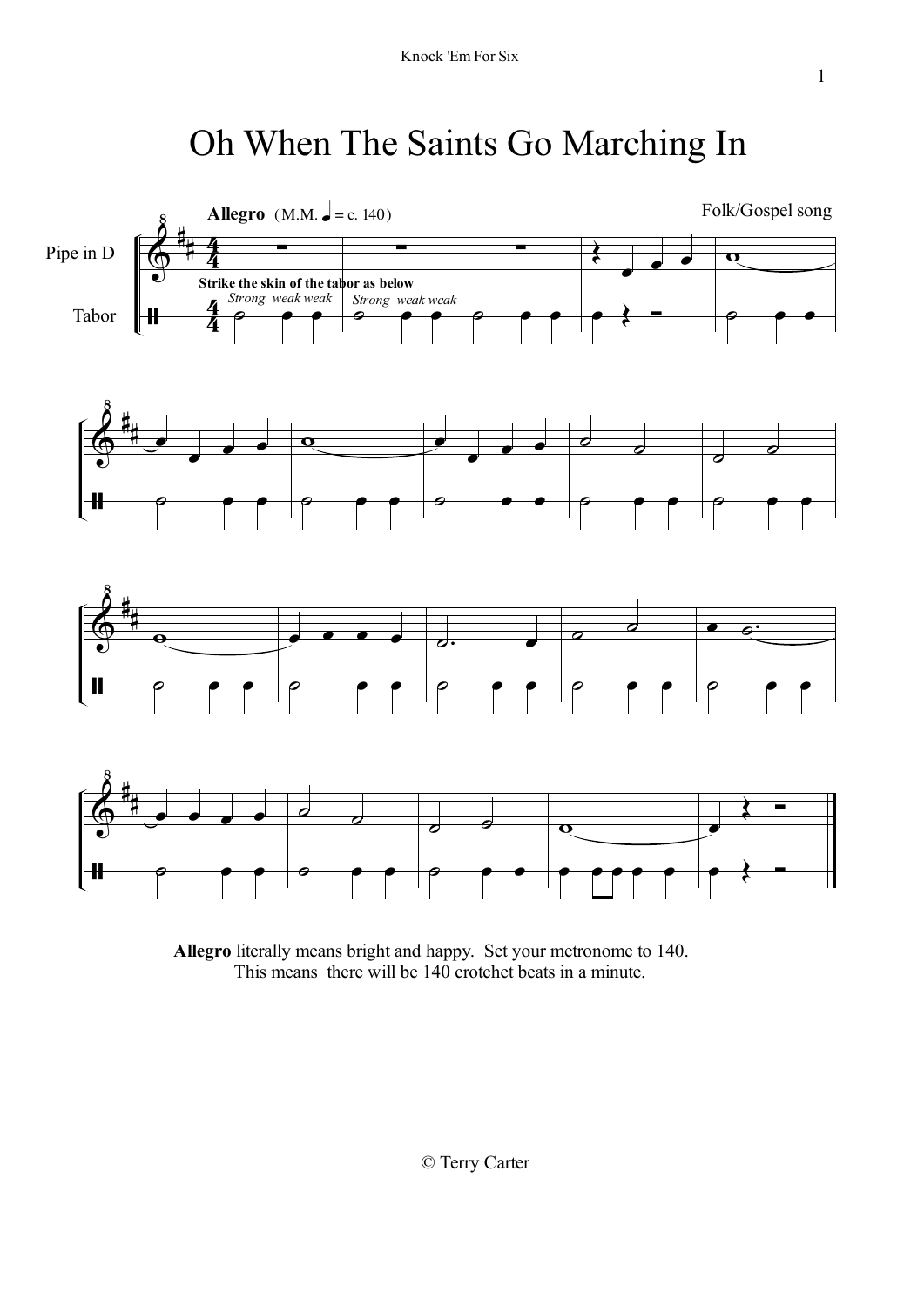### Merrily We Roll Along

Stress the **Strong** beat in the tabor part by striking the **Centre** of the skin, and play the **Wea**k beats at the **Edge** of the skin



**Allegro** literally means bright and happy. Set your metronome to 120. This means there will be 120 crotchet beats in a minute.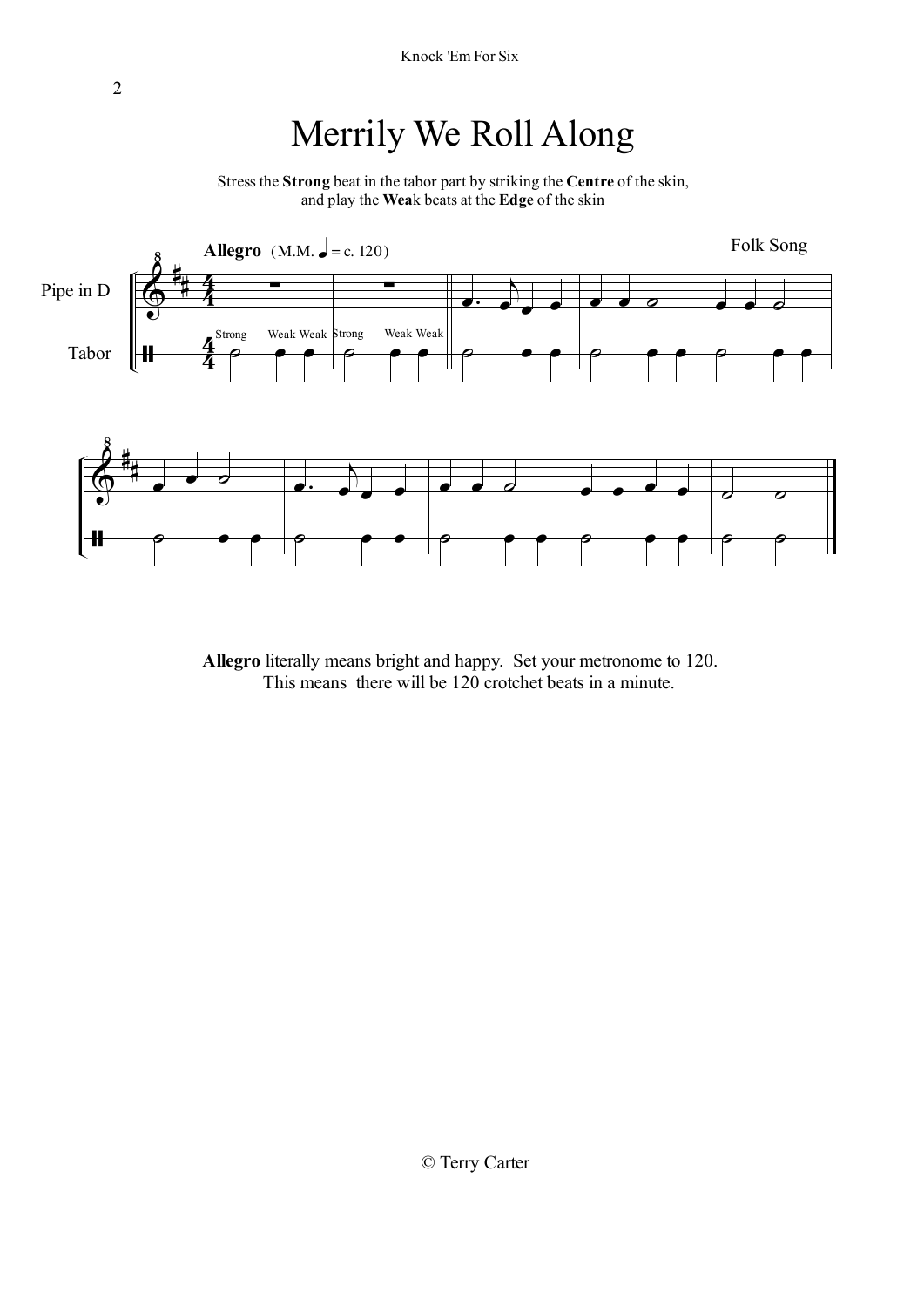## El Gioioso (Piva Variation)

#### or Rosti Bolli

Part of of a real 15th Century dance



The metronome marking of 96 means there will be 96 dotted crotchet beats in a minute

PIVA This is the name for the rhythm used in the tabor part.

3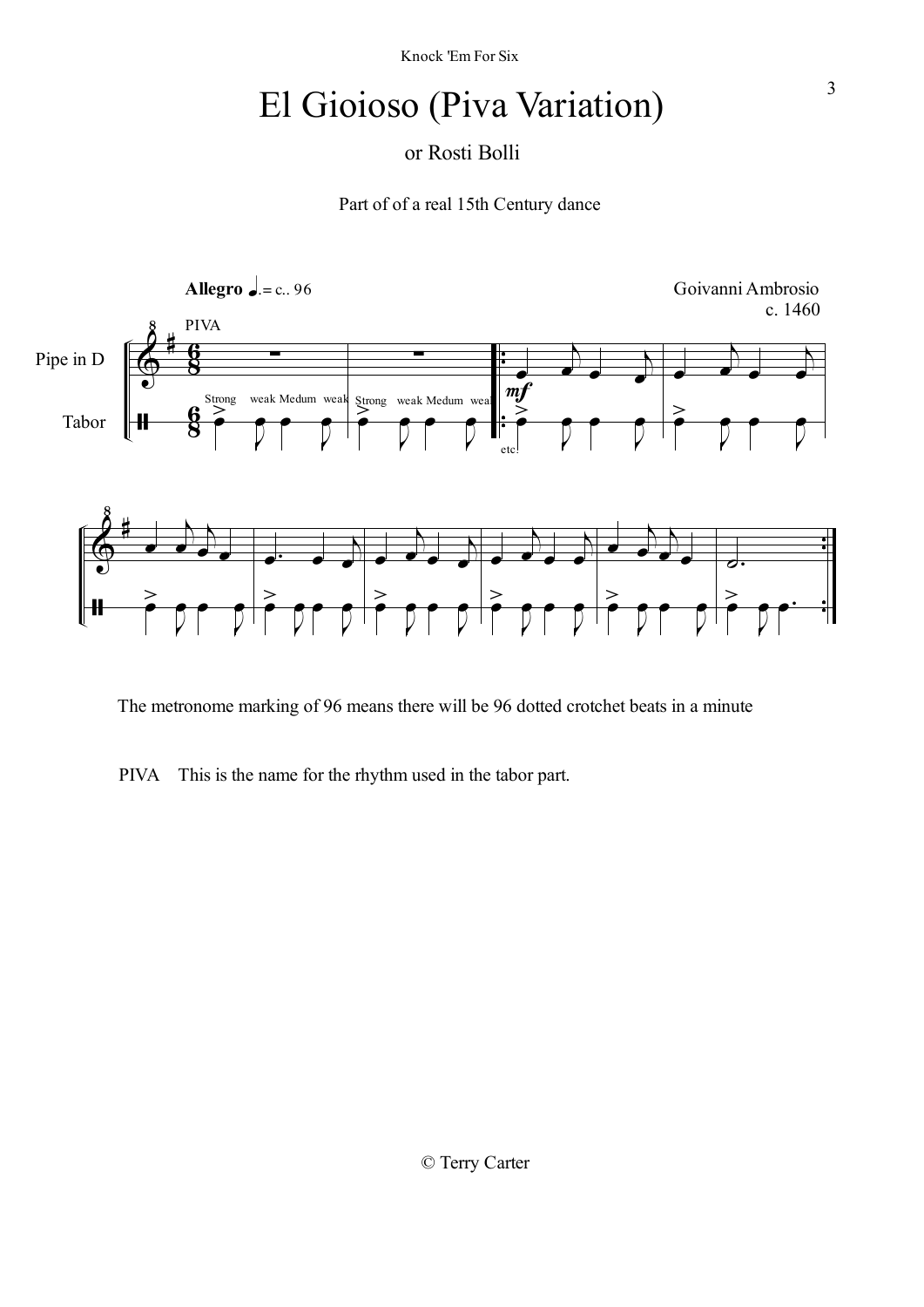## Incy, Wincy Spider







MODERATO = play at a moderate speed.